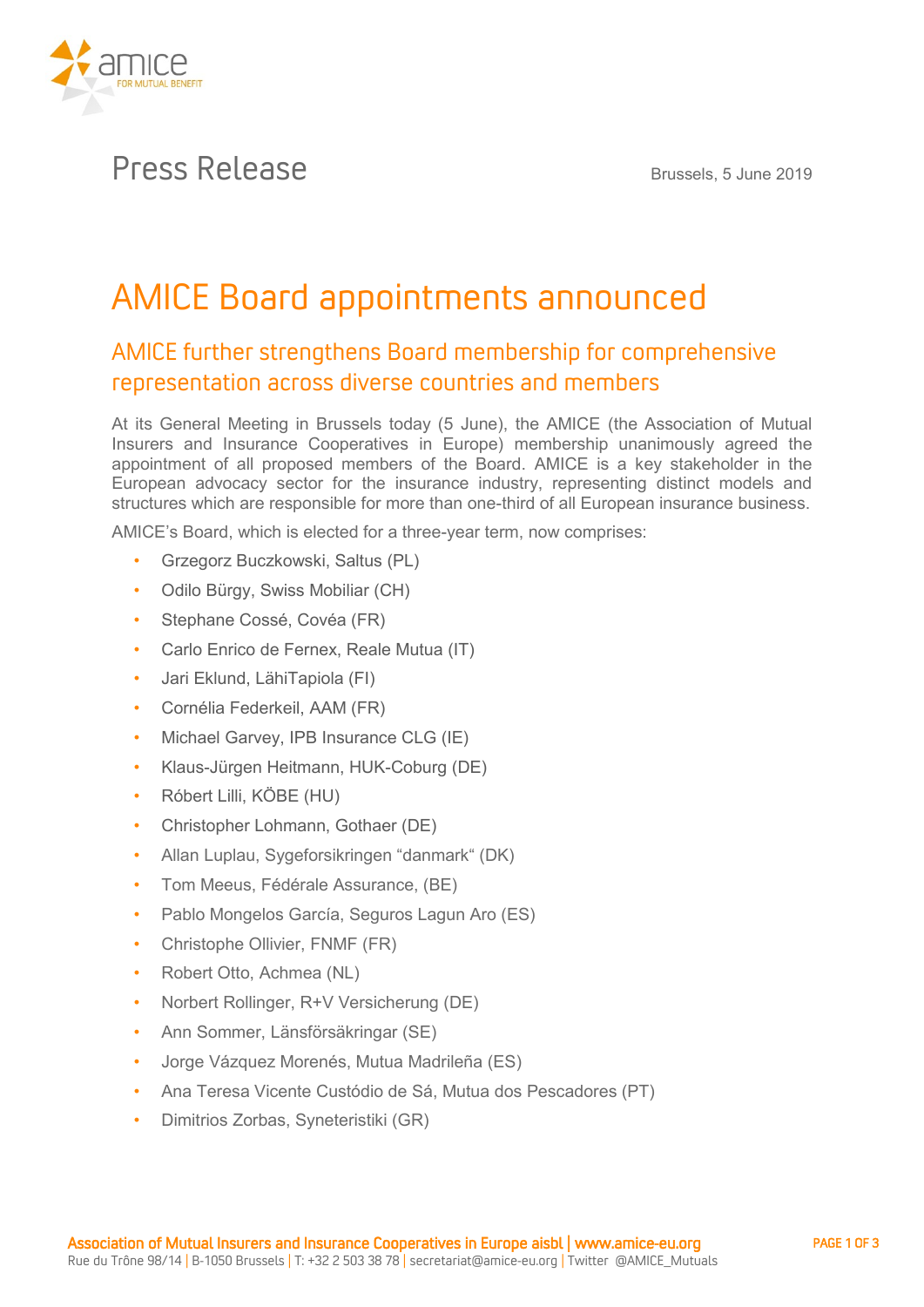

**Grzegorz Buczkowski was unanimously reappointed as President of AMICE for a second three-year term. Christophe Ollivier was unanimously reappointed Vice-President for a second three-year term, and Christopher Lohmann was unanimously appointed Vice-President for the first time. Róbert Lilli was reappointed – also unanimously – as AMICE's Treasurer.**

**The Board welcomed two new members to its ranks, Michael Garvey, CEO of IPB in Ireland, and Ana Vincente, CEO of Mútua dos Pescadores in Portugal. They both represent more specialised and smaller mutual insurers, and reflect the geographic diversity of AMICE's membership. Michael Garvey is the first Irish member of the AMICE Board.**

**Grzegorz Buczkowski said: "It is a huge honour to be reappointed as President of AMICE, which has a vital role not only in the European insurance market, but also on the global stage. The General Assembly once again entrusted me with this function, which I treat as an expression of trust and a reflection of my commitment to mutual insurance in Europe and across the world."**

**Sarah Goddard, Secretary General of AMICE, said: "AMICE's core strength lies in its ability to represent our diverse membership, reflecting one of our four key values – inclusiveness. We bring together insurers from different European countries, of different sizes, structures and directions, who are united under the banner of mutuality and cooperation. This value sits alongside three others – accountability, sustainability and ethical behaviour, and excellence – as the core of AMICE's new strategy which commenced at the beginning of this year."**

**The AMICE General Meeting was followed by a symposium on sustainable finance, featuring presentations from AMICE's newest supporting member, OFI Asset Management, and Better Finance, the European Federation of Investors and Financial Services Users.**

**\*\*\***

**//ends…**

#### **For further information, please contact:**

**Amanda Burton Director Green Shoots Communications T: +44 (0)20 7739 9010 M: +44 (0)7974 428 026 E: [amanda@greenshootscomms.com](mailto:amanda@greenshootscomms.com)**

**Sarah Goddard Secretary General AMICE T: +32 2 609 56 41 M: +353 87 131 9851 E: [secretariat@amice-eu.org](mailto:secretariat@amice-eu.org)**